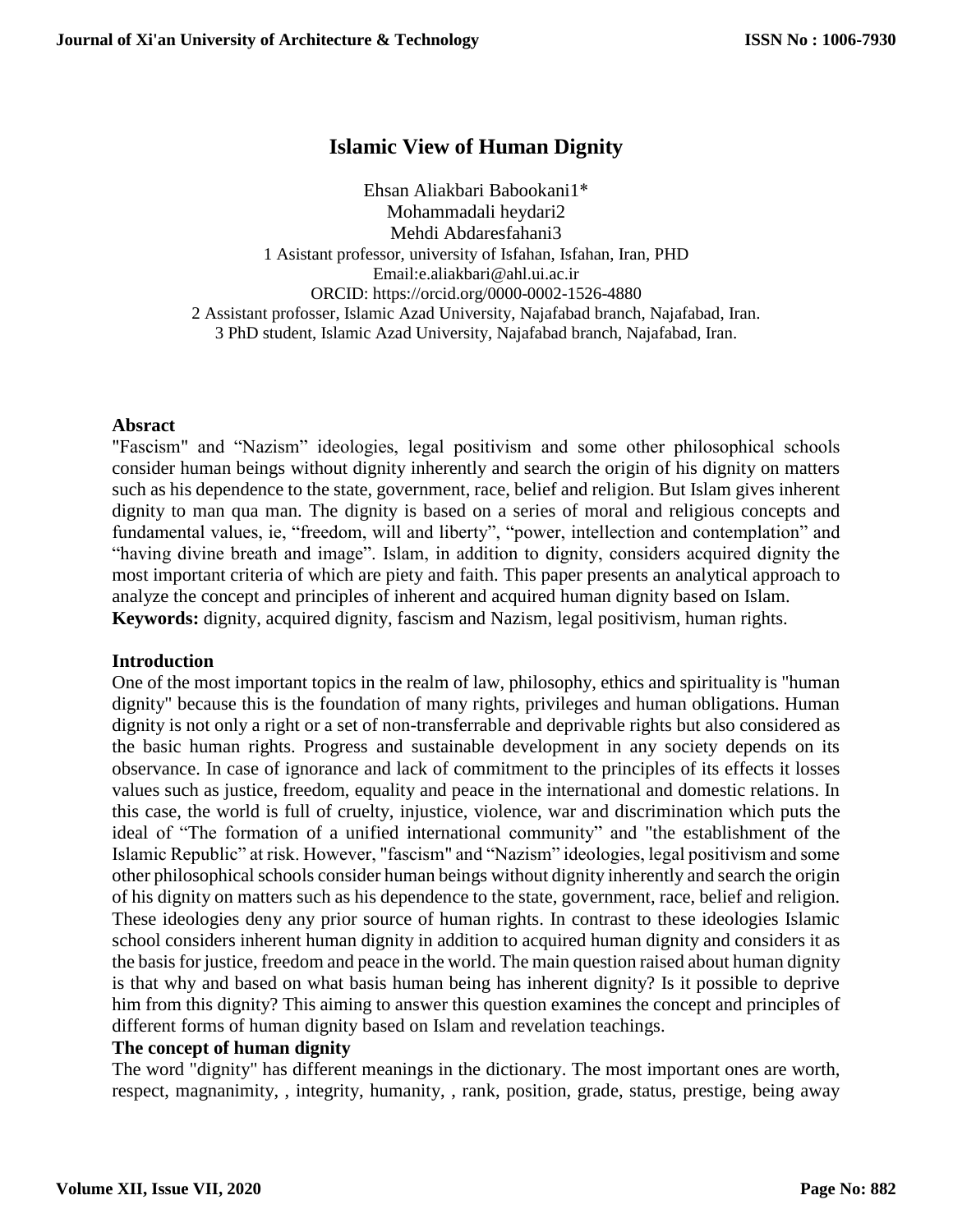from impurity, charity and generosity. The English equivalent of the term "Keramat e Ensani" is "human dignity" which means the sense of honor, pride, respect, title, rank, privilege and honor. The Oxford Encyclopedia of the English defined the word "dignity" as: The word dignity (Dignity) is derived from the Latin word "Dignitas" which means the state or quality of being [worthy](http://www.oxforddictionaries.com/definition/english/worthy#worthy__3) of honor or [respect,](http://www.oxforddictionaries.com/definition/english/respect#respect__3) A high rank or position, [sense](http://www.oxforddictionaries.com/definition/english/sense#sense__3) of [pride](http://www.oxforddictionaries.com/definition/english/pride#pride__7) in oneself; [self-respect.](http://www.oxforddictionaries.com/definition/english/self-respect#self-respect__3)

## **Types of human dignity**

Taking the literal meanings of human dignity into consideration, we find that dignity represent two entirely distinct characteristics of human beings. Some of these features show place, degree and location of people. In other words they present social, political, religious, and family status of people such as king and prince dignity and the dignity of the believer. This kind of dignity is the acquired or value oriented dignity which is acquirable or deprivable and may increase or decrease. But many of these features, such as humanity are inherent which are not either deprivable or assignable. This dignity which is known as "inherent dignity" does not accept any rank and degree. According to Islam human being has two types of dignity: inherent dignity and acquired dignity.

## **Inherent dignity**

Allama Muhammad Taqi Jafari while classifying human dignity into inherent dignity and acquired dignity believes:

In Islam, the two types of human dignity have proved to be, including: 1. the inherent dignity that human have it in their nature as long as they do not deprive themselves from it due to commit the crime against themselves and others. 2. The acquired and value oriented dignity which is created through unleashing the talents and positive forces of humans prowling the path of growth and perfection and charity. This dignity is acquirable and optional. The final and ultimate value of human being is in this type of dignity.

German philosopher, Immanuel Kant while theorizing "moral autonomy and inherent human independence" mentions: "human dignity is an honor and value shared equally among all human beings due to their inherent autonomy and their moral capability". This type of dignity is inevitably related to "conscious human rationality" according to Kant. It seems that Kant's definition of human dignity, despite its importance, is not comprehensive because it does not encompass human beings who lack the necessary intellectual and moral ability. Therefore, inherent dignity can be defined as follows: "inherent dignity is the dignity equally and inherently shared among all human beings because of their inherent independence, moral capability and spiritual breath and image." The main reasons of inherent dignity according to Islam are:

A. Verse 70, Surah Al-Asra "We have honored the children of Adam and carried them on both land and sea. we have provided them with good things and greatly preferred them above much of our creation" This verse clearly proves that God has honored the sons of Adam.

B. The great Prophet (SAW) said: "There is nothing to God more honorable than human being. They asked: Even Angels? He replied: Yes, because angels are obliged like the sun and the moon but man is created free".

C. The great Prophet (SAW) also said: "Once day the Prophet (PBUH) and his companions were sitting somewhere and some people carried the corpse of a Jew. He rose in his honor. He followed him and then sat. At this point, one of the companions said: Messenger of God, he was a Jew. He said: was he a man? Didn't share humanity? This is enough to respect him. Then he said: the infidels are equal with you Muslims and they have the same rights you have.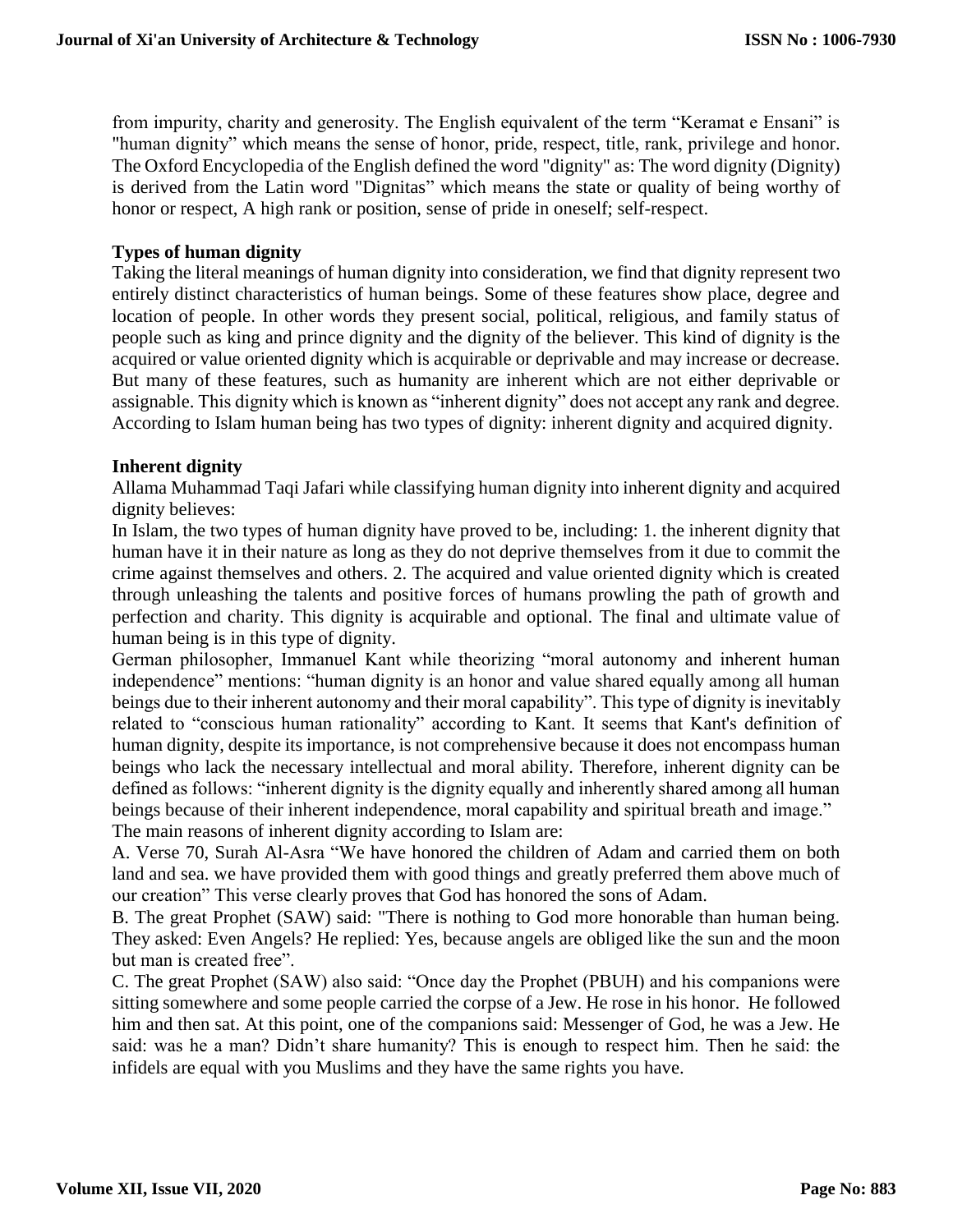D) Hazrat Ali (AS) said to Malek Ashtar: Love human being deep in your heart. Do not be like a beast who does not hesitate to eat them; because they are two types: either your religious brothers or the same creatures even if they are not Muslims." This Hadith means that human being is honorable and has dignity. In terms of social rights and citizenship, there is no difference between Muslims and non-Muslims. All of them are equal. Thus, he says "If you love every one deep heartedly, this is the same as where God says: "We have honored the children of adam and carried them on both land and sea. We have provided them with good things and greatly preferred them above much of our creation"

E) Mohammad bin Jafar Al –Aqbi reports that Amir al Momenin said: "O people! Hazrat Adam (AS) has not created slaves and all people are free. But God has entrusted the management and administration of some of you to others." In this tradition in addition to the lack of originality of the story of slavery in Islam, the general human dignity with reference to liberation and freedom is confirmed.

And Prophet (PBUH) said: "All people are God lineage and their most beloved of God are the most useful ones in the lineage of God."

Based on these reasons the verse "We have honored the children of Adam and carried them on both land and sea. We have provided them with good things and greatly preferred them above much of our creation" human dignity is inherent as long as the title of man and the Sons of Adam is true about him. It is clear that, as some scholars believe, this inherent dignity can not be imagined without the inherent rights because dignity is a kind of human aspect in terms of humanity and this meaning requires the human being to have inherent, natural and social rights such as the right to live, freedom of thought and expression and so on. Accordingly, there is no reason to consider social and citizen's rights due to have certain ideas. For when it is said "human being has inherent dignity", the meaning of dignity is the constituent that predicates the subject, ie it is not possible to think of human being without it. In other words, inherent dignity is an honor and dignity that human beings possess due to their humanity. It has nothing to do with belief, race, religion and etc. It is a kind of dignity the human being is not deprived of even in case of committing a crime. Therefore, those verses of the Quran, including verse 12 of Surah Muhammad and verse 179 of

Surah Araf that describe the disbelievers and other people as animals for lack of proper use of reasoning powers, thinking , hearing and vision, do not intend to deprive them from the inherent dignity. In fact, these verses show that these people have not put a step beyond the life of plants and animals in the process of evolution of life.

Most of these verses concern the coordination of their behavior with the purpose that God created human beings for. In fact, since the purpose of the creation of the world is human and human evolution, those who turn their back to this purpose are criticized.

These analogies are merely to show that these people have placed their divine self in the hands of their animal self (sensuality) and they are busy with sleep, food, anger and lust and unaware of human life. Clearly the animal self is opposed to human soul and the spirit of God otherwise the animal life has dignity and value. Are animals mean and worthless beings to be compared with such human beings? Are we allowed to say that as the animals are mean and worthless these human beings are deprived of their rights such as them?

In the logic of the Law:

Each entity in itself is blessed, because granting the existence alone shows the mercy of God to any creature; any possibility that becomes a fact is blessed by God's mercy in any level of being.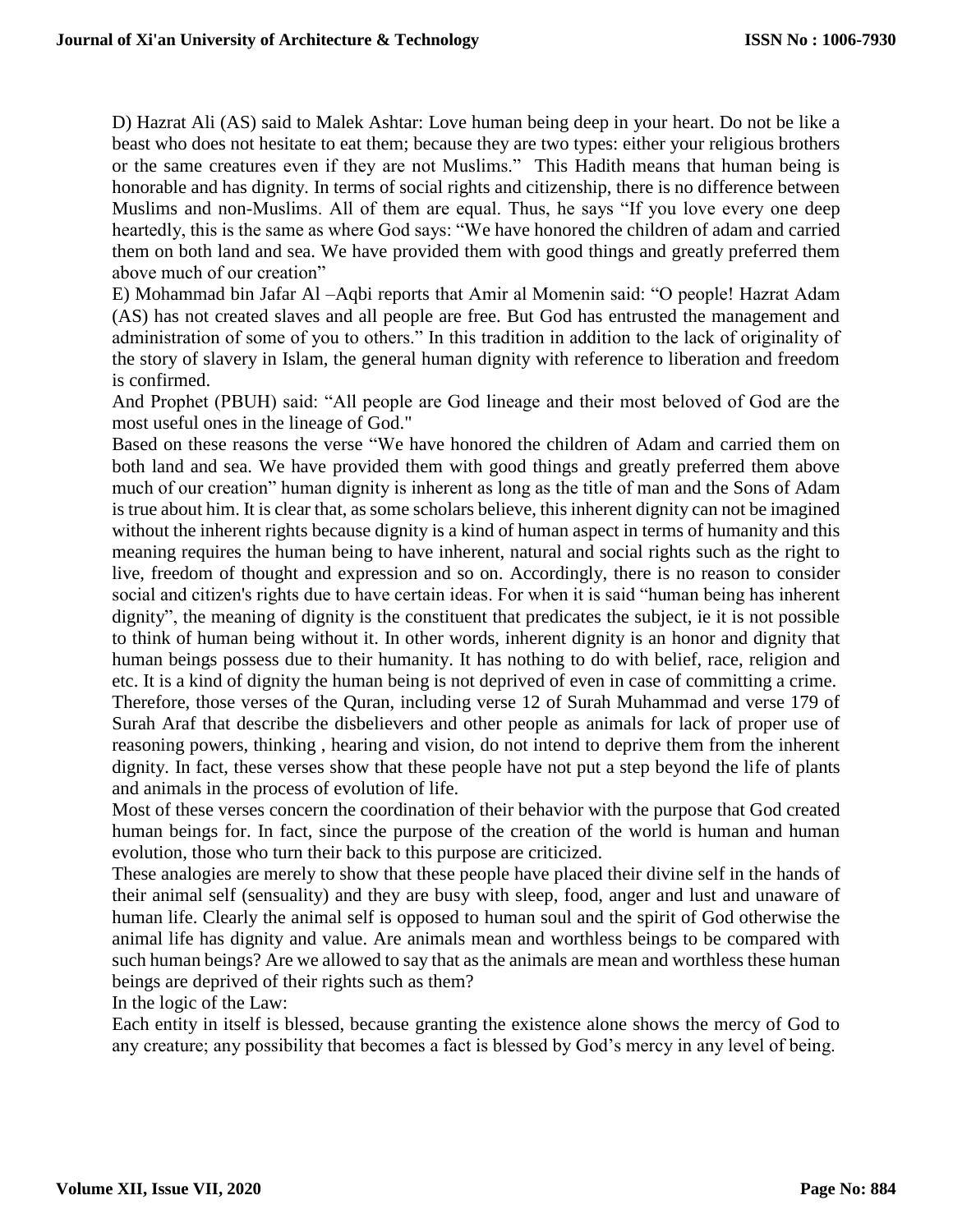## **Acquired dignity**

Acquired dignity is a type of dignity which is gained by using the innate talents and abilities in the path of growth and gaining moral virtues In other words:

Although everyone has equal dignity and respect, but man is capable of unleashing his talents to pass through perfection levels and promote to higher degrees. Thus, human behavior causes different ranks. As a result, people become superior to the other.

The most important criteria of this Acquired dignity is based on religious teachings, "piety and faith". Almighty Allah says in this regard in verse «13, AL-HUJRAAT» "people, we have created you from a male and a female, and made you into nations and tribes that you might know one another. The noblest of you before allah is the most righteous of you. Allah is the knower, the aware." By focusing on this verse some points are obtained: First: Race, language, gender and liberty has nothing to do with human dignity. Second: This verse does no confine human dignity in value oriented dignity, because this verse indicates that all humans have dignity. But the noblest of people for God are the most righteous of them. Third: piety and faith based dignity can be the basis for human advantage in the Day of Judgment rather than this world, in other words "value based dignity has no effect on social rights. All humans regardless of their degree of faith have social rights.

God mentions in various verses including verse 126 Surah Baqarah says "and when Abraham said: 'my lord, make this country safe and provide its inhabitants whosoever of them believes in Allah and the last day with fruits. ' he said: 'and whosoever disbelieves, to him i shall give enjoyment for a while. then i shall compel him to the punishment of the fire, how evil an arrival" This verse indicates that God provides utilization of natural resources in the world to all people, regardless of their faith and belief. This rejects the idea of the superiority of the faithful people in use of natural rights in the world because in this verse when Abraham (pbuh) asks God to "make this country safe", He answers: 'and whosoever disbelieves, to him i shall give enjoyment for a while. Then i shall compel him to the punishment of the fire, how evil an arrival".

## **Principles of human dignity in Islam**

Dignity of Islam is not based on a contract and credit but rather it is described based on an ontological and original issue the origin and nature of which is human creation and it is justified on the basis of divine orders. In other words, inherent human dignity is based on a series of fundamental moral and religious concepts which are discussed below:

'I know what you do not know. 'One of the most important moral and religious foundations of inherent human dignity is "freedom, will and liberty" The independence and free will involve several concepts: First, the human being is an ultimate creature. In other words a significant portion of the autonomy is confined with human ultimate. This means that human being is the ultimate end of the world. He gives meaning to the Universe. All creatures obey him and they are to serve him. Kant says:

Even if the most common understanding ponders about all things and the world itself, it cannot hesitate to vote that all creatures in the world regardless of artistic greatness in their organization and spite of the diversity of their purposeful linkage, if the human being did no exist, they would be in vain, the whole creation was an empty and useless wilderness without an ultimate goal.

Second, the human being has the ability to inhibit his action and behavior. He can resist against what he wants. Another manifestation of independence is the legislative dignity of will. According to Kant, the human being is morally capable of acting in a way that his behavior becomes a general rule.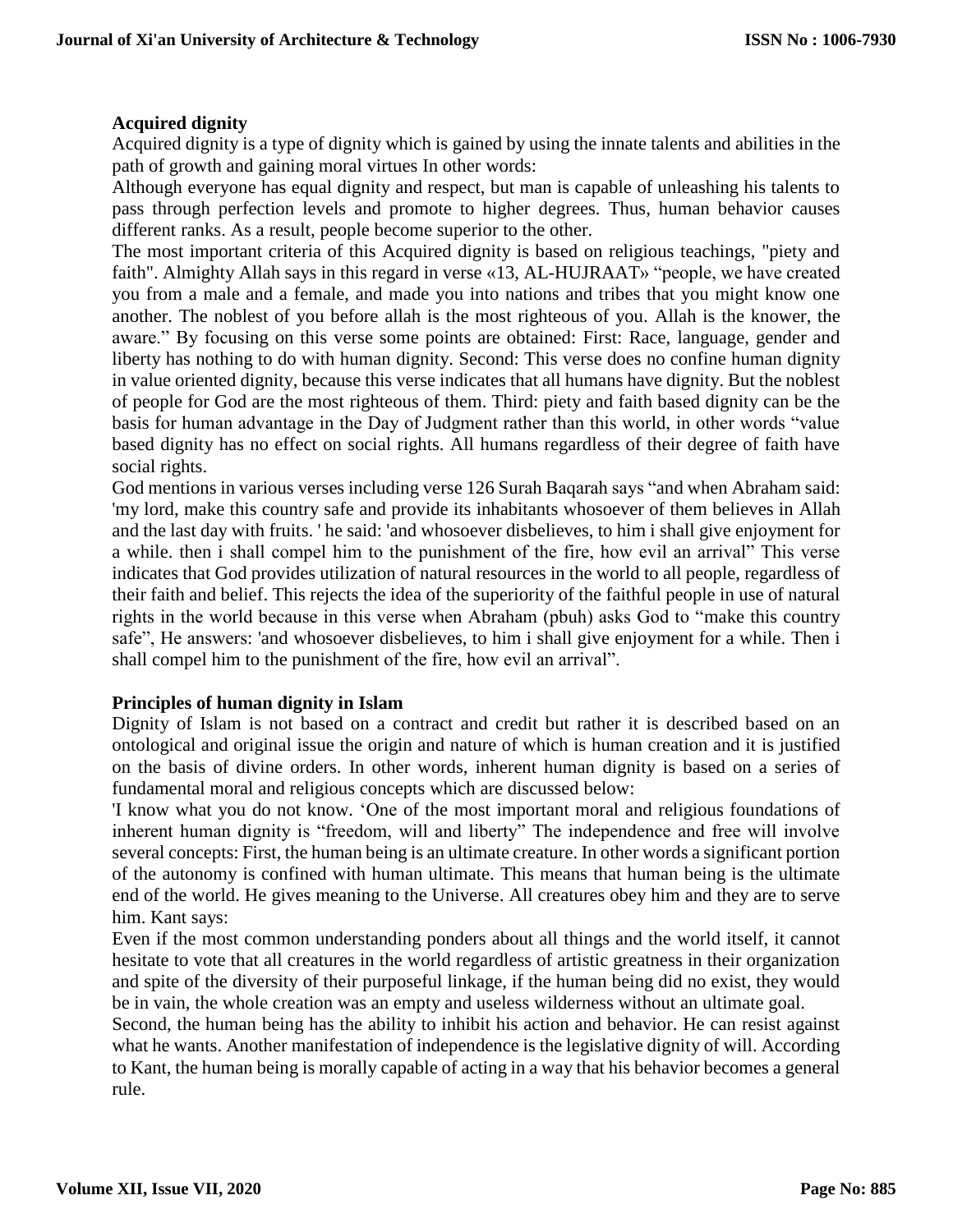Freedom, will and liberty are emphasized by religious doctrines as one of the most important foundations of inherent human dignity. Focusing on the following hadith by the Prophet (pbuh) it is clearly observed that "freedom, will and liberty" are the basic ideology for human dignity. Prophet Mohammad (PBUH) said: "There is nothing to God more honorable than human being. They asked: Even Angels? He replied: Yes, because angels are obliged like the sun and the moon but man is created free".

## **Power of contemplation**

The ability contemplate to determine what is morally right or wrong, is inherent in all humans. Human being with the help of innate wisdom is capable of thinking and making decisions to shape his own life and with making laws that structure human life, he helps to maintain and promote mutual respect among people.

The scholars when interpreting this verse "we have honored the children of adam and carried them on both land and sea. we have provided them with good things and greatly preferred them above much of our creation" (Israa: 70) have focused that " this verse means that God has dignified the children of Adam through contemplation, speech, the ability to distinguish right and wrong, a beautiful face and wisdom of the world and the other world.

#### **Having divine image and breath**

Based on the revelation based theory of dignity, the human dignity is not only because he has freedom, will and liberty but because he has divine breath and image; this means that God has created the human being like himself and "in fact human nature mirroring the Divine Names is connected to universe in terms of its.

The teachings of other religions including Judaism and Christianity focus on the existence of divine image for human being. Adherents of the revelation do not either place man against God or God against man, but they say He is a continuity and connection with man. This relationship and kinship explains ontological and metaphysical basis of human rights and human dignity in society and in a religious state: "This very useful relationship between God and man is used in the verse "and ran my created soul in him".

#### **Having God's caliph (successor) aspect**

This dignity is because man is God's caliph. The God's caliphate statues is not something that can be denied by acts such as corruption and bloodshed. These are formal affairs, and they do not ruin the God's caliphate statues because when God talks to the angels about placing human being as God's caliphate on the earth "when your lord said to the angels: 'i am placing on the earth a caliph, ' they replied: 'will you put there who corrupts and sheds blood," He answers: "'I know what you do not know." God's answer reveals that the caliphate status is not voided by acts such as corruption and bloodshed. "In fact, what is to blame, is not the existence of the human being; but it is the act and behavior and his act is separate from his existence". Therefore God has place human being as his caliphate because of inborn talent for understanding the truths and mysteries of the universe. In other words, teaching secrets and truths of existence to the human at the beginning of creation has led man to achieve this state which is higher than the state of the angels.

Based on what have been discussed about human dignity based on Islam, it can be concluded that, firstly, human is an embodiment of God and mirrors the existence of God. Destroying and crushing every person breaks the mirror and prevents the reflection of the divine light. Secondly, human dignity is something inherent and it is not related to human acts and behaviors. Thirdly, revelation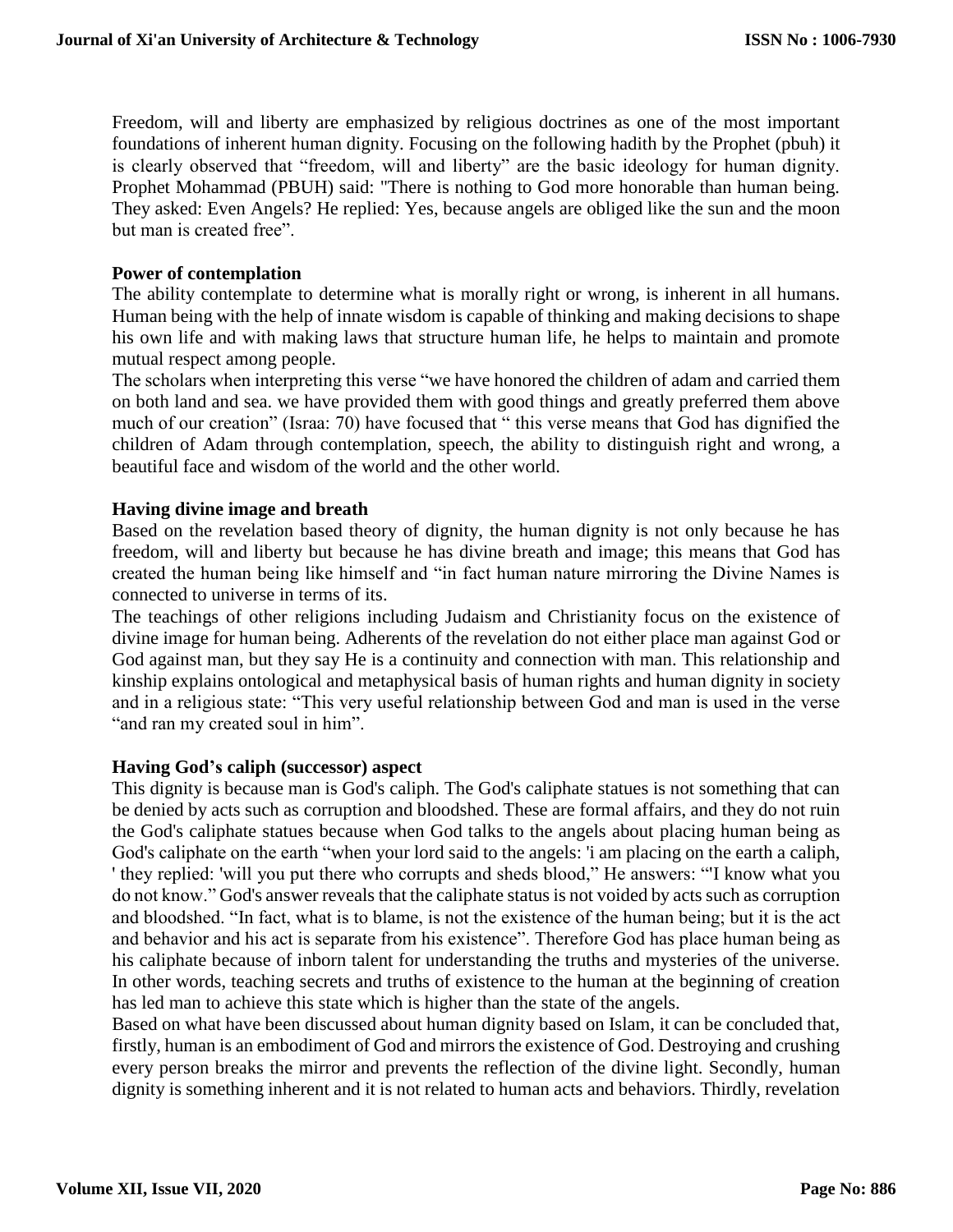based dignity is more comprehensive and complete in explaining human dignity than other theories because according to this theory the inherent human dignity exists due to his freedom, will, liberty, contemplation and divine image and breath.

Of course, in many international documents on human rights, including the Universal Declaration of Human Rights (1948), International Covenant on Civil and Political Rights (1966) and the social, economic and cultural rights (1966) inherent human dignity is defined in terms of these bases i.e. freedom, will, liberty and contemplation and it is identified for all members of the human family as the basis for freedom, justice and peace in the world. In the introduction of these documents it is written that the mentioned right (human rights) results from the inherent dignity of the human being. Therefore relying on the inherent autonomy, personality and moral conscience of man in justifying human dignity in the international system of human rights is something that links the religions with human rights ideals and provides convergence between the original teachings and human dignity. As mentioned before, the idea of revelation based dignity is superior to other views due to universality of defining and justifying the inherent human dignity and arising rights.

## **Conclusion**

Based on the concept and theory of human dignity and considering religious teachings regarding human dignity in the divine religions, especially Islam, we can say: Firstly, inherent human dignity is a type of dignity shared equally among all human beings due to their ability to contemplate, freedom, free will and divine image. This dignity is something inherent which is non-separable and abstracted from man and it is impossible to think of human being without it. Human dignity is inherent and the man is entitled to the natural rights as long as the title of man and the Sons of Adam is true about him. Secondly, it is a kind of dignity the human being is not deprived of even in case of committing a crime against oneself or others. In fact, what is reprehensible is the current behavior of a man rather than his essence. A man's act is separate from his nature. Therefore, those verses of the Quran that describe the disbelievers and other people as animals for lack of proper use of reasoning powers, thinking , hearing and vision, do not intend to deprive them from the inherent dignity. Thirdly, the idea of fascism, Nazism and legal positivism, in addition to their incompatibility with traditional religious teachings, are in conflict with rational criteria for the dignity. Fourthly, the approach that bounds human dignity to crime commitment suffers from a sort of paradox. Fifth, respecting inherent human dignity requires respect for human independence will free and contemptibility. They can be confined in exceptional cases, to maintain public order, morality and respect for the rights and freedoms of others within the rule of law and fair trial.

## **Notes**

1- In the introduction to the Constitution of the Islamic Republic of Iran (form of government in Islam), "forming unit international nation" through the development of international relations and cooperation with other Islamic movements and people is envisaged as one of the main objectives of the Constitution.

2- In the sixth paragraph of Article II of the Constitution of the Islamic Republic of Iran "the dignity and value of man," is considered as one of the ideological foundations of the Islamic Republic.

3- Based on the idea of fascism, the value of the human is in his or her dependence on government and public service, which has dominance over his or her life and death. This is the government who has granted public freedoms to individuals. Therfore he could easily deny the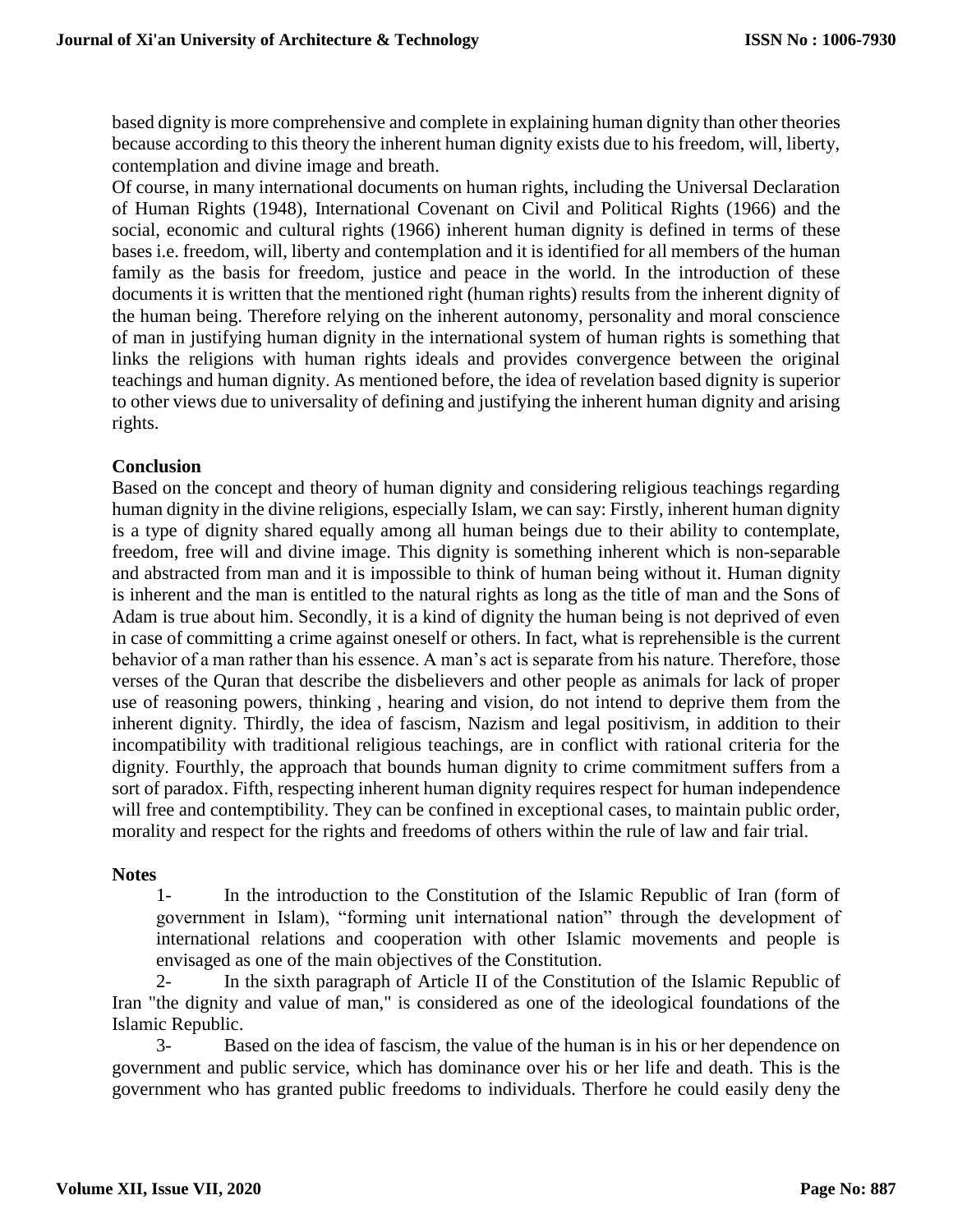freedoms of individuals. Fascist idea is an anti human idea which observes no dignity and value for human being. In this thinking, human rights are absolute nonsense ideas. Nazi ideology considers human values in a specific breed and believes a person serves the community and race that possess his destiny. This ideology classifies human beings into perfect, semi perfect, imperfect and mean in terms of their race. Legal positivism approach denies any "source of a priori" for human rights and argues that all powers originate from the ones that government or government officials determine.

4- Seyed Mohammad Hashemi, human rights and fundamental freedoms, p. 148; M. Mohammad Rasekh, right and interest, p. 49; Shastak J. Jerome, "Theory of Human Rights" translated by Javad Kargozari, legal justice, Sh40, 144 p.

- 5- Ali Akbar Dehkhoda Dictionary p. 16070 .
- 6- Henry Campbell, Black, s Law Dictionery, p.456.
- 7- Dignity.
- 8- Oxford English Encyclopeida, p.398.
- 9- Mohammad Taqi Jafari, universal human rights in Islam and the West, p. 279 .
- 10- Immanuel Kant, Gruandwork of the Metaphysic, tr. with in trod, HJ Pato, p.96\_97.
- 11- Ali-bin- Hesamoddin Mottaghi, Konz ol ommal, p. 192 .
- 12- Mohammad Baqer Majlesi, Bihar al-Anwar, p. 273 .
- 13- Ali-bin- Hesamoddin Mottaghi,ibid, P. 192 .
- 14- Nhjalblaghh, p. 428
- 15- Mohammad Taqi Jafari, ibid, Pp. 282-283 .
- 16- Ibid., P. 291 .
- 17- Hossein Ali Montazeri, rights Mission Page 37 .

18- Rahim Nobahar, "religion and human dignity", in: Theoretical Foundations of Human Rights (Proceedings of the Second International Conference on Human Rights), S613632.

- 19- Seyed Reza Feyz, mystical principles of human dignity, S439447 .
	- 20- Seyed Mohammad Hashemi, ibid., P. 101 .
	- 21- Hossein Ali Montazeri, ibid., P. 37 .
	- 22- (Baqarah: 126 ).
	- 23- Autonomy.
	- 24- Manuchehr Sanei Darreh Bid, the role of man in the thought of Kant, Page 82 .
	- 25- Roger Sullivan, Kant's moral philosophy, Ezatollah Fouladvand's translation, p. 45
	- 26- Ali-bin- Hesamoddin Mottaghi, ibid., P. 192 .
	- 27- Roger Sullivan, ibid, p. 45 .
	- 28- Fakhroddin Tarihi, Majma ol Bahrain, Seyyed Ahmad Al-Husseini, 152 .
	- 29- Mohi al ddin Arabi, Fusûs Hakam, S151152 .
- 30- Michael Fishbin "picture of human and people's rights in the Jewish tradition", tr.

H. Soleimani, in: H. Soleimani, criminal justice in Judaism, p. 173; M. Hashemi, ibid., P. 96 .

31- Mohammad Taqi Jafari ibid., P. 280 .

32- Seyyed Hashem Aghajari, "the religious rule , human dignity",Mosharekat newspaper, the 19th of Khordad 17, 1378, p. 7 .

- 33- Mohi al ddin Arabi, ibid., P. 167 .
- 34- Naser Makarem Shirazi et al., Instance Interpretation vol. 1, pp. 176 and 178 .
- 35- Novak, Michael, «Human dignity, Human Rights,» November 1999. P. 39- 48

.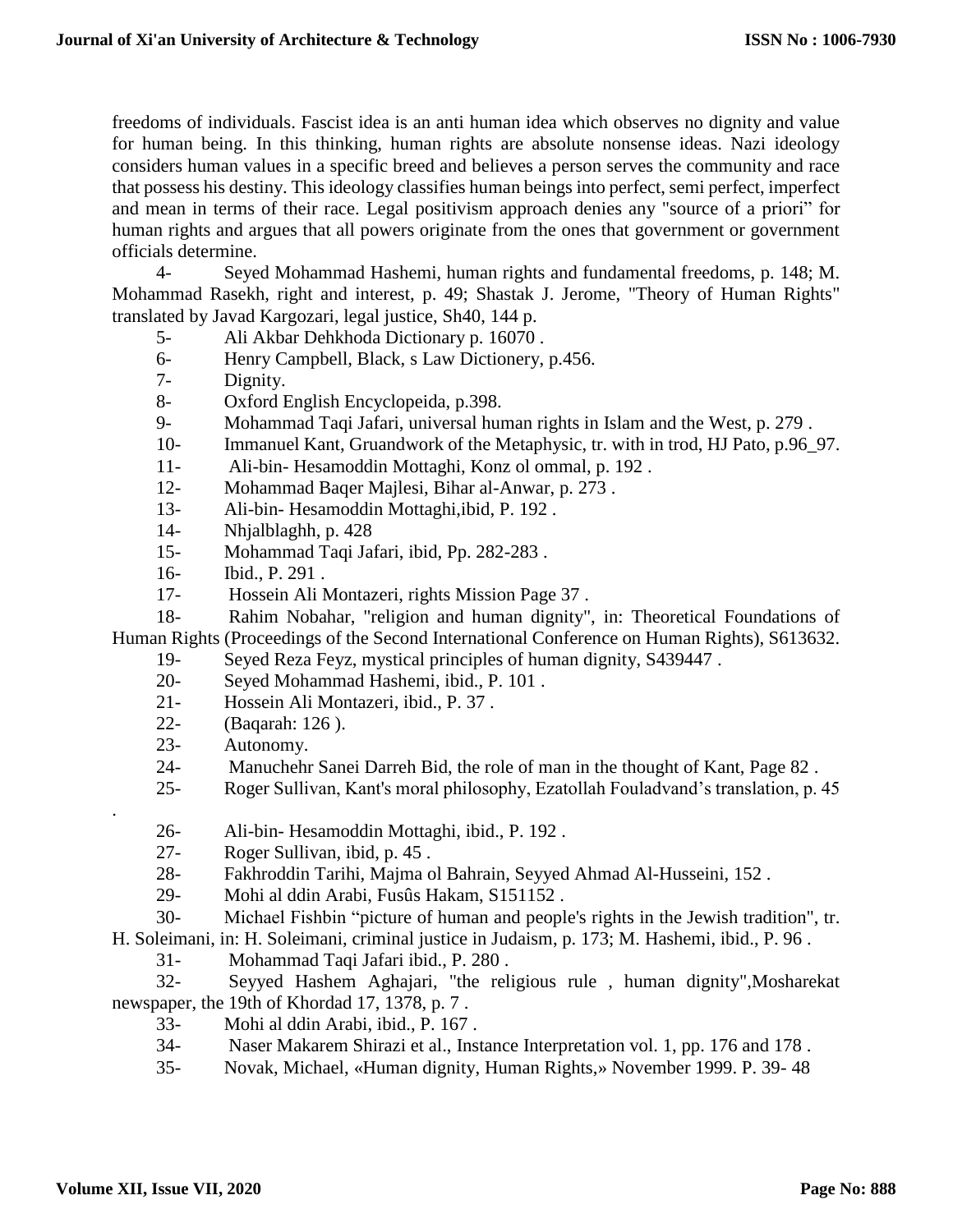36- International Covenant on Civil and Political Rights adopted on 16 December 1966 United Nations General Assembly (Introduction )

## **References**

- Aghajari, Seyed Hashem (1999), *"the religious rule, human dignity,"* **Mosharekat newspaper**, the 1719 Persian date Khordad.
- Campbell, Henry (1991), **Black's law Dictionary,** USA, West Publisher..
- Dehkhoda, AA (1994), **dictionary,** Tehran, Tehran University.
- **English Oxford Encyclopedia** (1996), Oxford University press.
- Faiz, SR (1384 SH.), *"mystical principles of human dignity"* (translation and interpretation of the text of Ibn Arabi on the verge of self-esteem and equality of population),**Theoretical Foundations of Human Rights** (Proceedings of the Second International Conference on Human Rights. Qom, University helpful.
- Fishbin, Michael (1394 AH), **"the image of man and the rights of the Jewish tradition",** tr. H. Soleimani, in: H. Soleimani, criminal justice in Judaism (Proceedings), Qom, Research Center for Religious Studies.
- Hart, Herbert (1995), **Positivism and the separation of low and morals,** 71, Harv.l.Rew.
- Hashemi, SM (2005), **Islamic Republic of Iran's rights,** Vol sixth, Tehran,.
- Human rights and fundamental freedoms (2005), Tehran.
- Ibn Arabi, Mohi al ddin (2002), **Fusûs Hakam,** Beirut, Dar Al-Arabi books, [B. ].
- Jafari, MT (1991), **universal human rights in Islam and the West,** Tehran, Islamic Republic of Iran Office of International Law.
- Jerome, J. Shastak, *"Theory of Human Rights",* **translated by Javad Kargozari, legal justice,** No. 40, Fall 144.
- Kant, Immanuel (1984), **Groundwork of the Metaphysic of morals, tr. with in trod,** HJ Pato, as the moral law, London, Hutchinson.
- Majlesi, MB (1968), **Bihar al-Anwar,** Tehran, Al Maktabat.
- Makarem Shirazi (1988), N. et al, **Instance Interpretation,** Vol thirty-fifth, Tehran, Islamic Library.
- Mehrpour, H (1995), **international human rights instruments and the position of the Islamic Republic of Iran,** Tehran, Ettelaat.
- Misbah, MT (2001**), Islamic legal theory,** Qom, the Research Institute of Imam Khomeini.
- Mojtahed Shabestari, M (2001), *"Human Rights of the social system",* in: **M. Bastehngar, Human rights from the perspective of scientists,** Tehran, Publishing Company.
- Montazeri .HA (2004**), Mission rights,** Vol2, Qom, Saraei.
- Mottaghi, Ali bin Hesamoddinb (1409 AH), **Konz ol ommal** …, , Beirut, al-Resala Institute.
- Nobahar, R (2005), *"religion and human dignity",* **Theoretical Foundations of Human Rights** (Proceedings of the Second International Conference on Human Rights, 27 and 28 May 1382, Qom, Mofid University.
- Rasekh, M. (2002), **right and interest,** Tehran, Tarhe No.
- Sanei Darreh Bid, M (2002), **human position in the thought of Kant,** Tehran, Phoenix.
- Sullivan, Roger (2001), **Kant's moral philosophy,** translation Ezatollah Fouladvand, Tehran, Tarhe No.